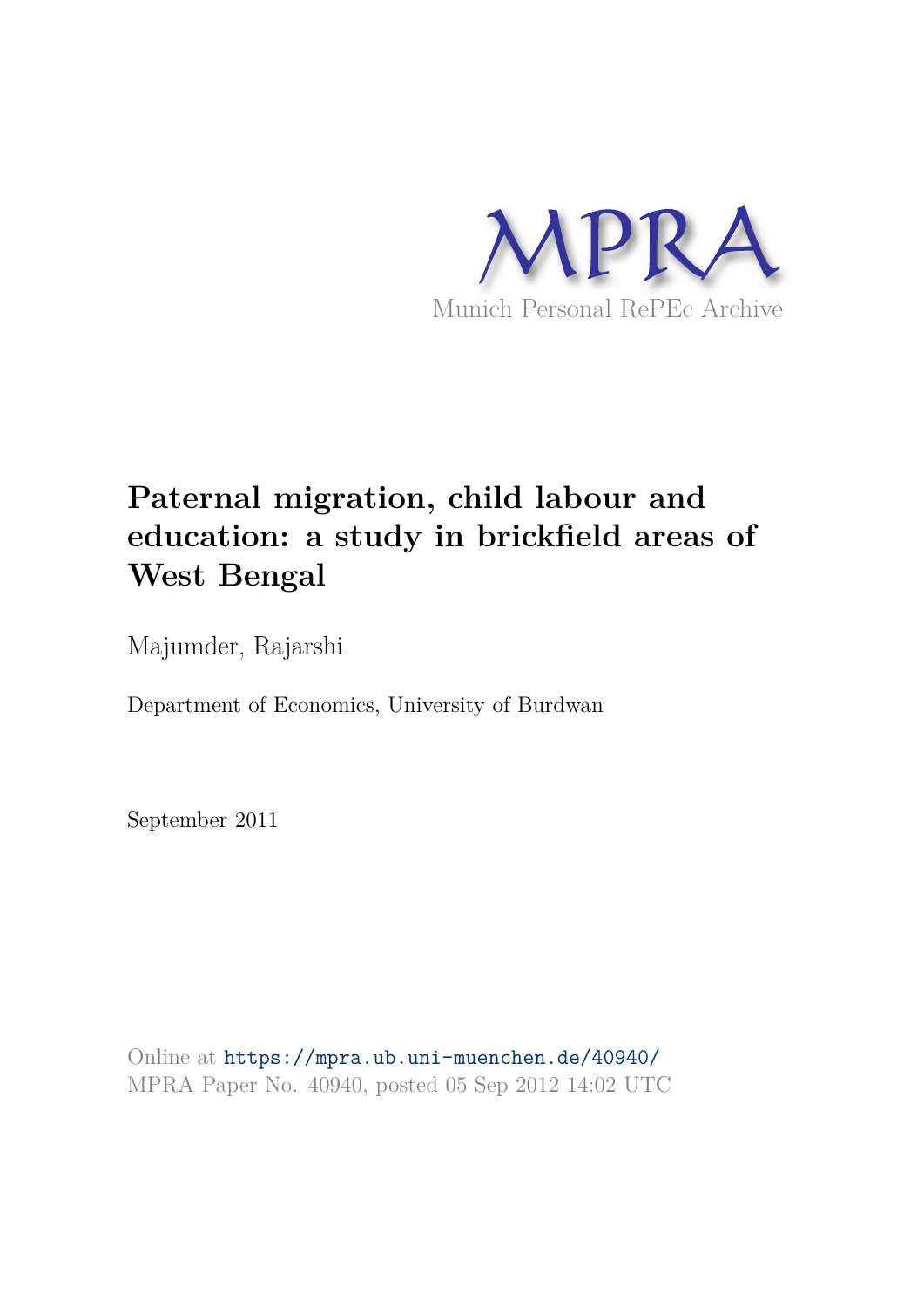# **Paternal Migration, Child Labour and Education**

**A Study in Brickfield Areas of West Bengal**

**Rajarshi Majumder** *Department of Economics University of Burdwan* 

and

**Dipa Mukherjee**  *Department of Economics Narasinha Dutt College*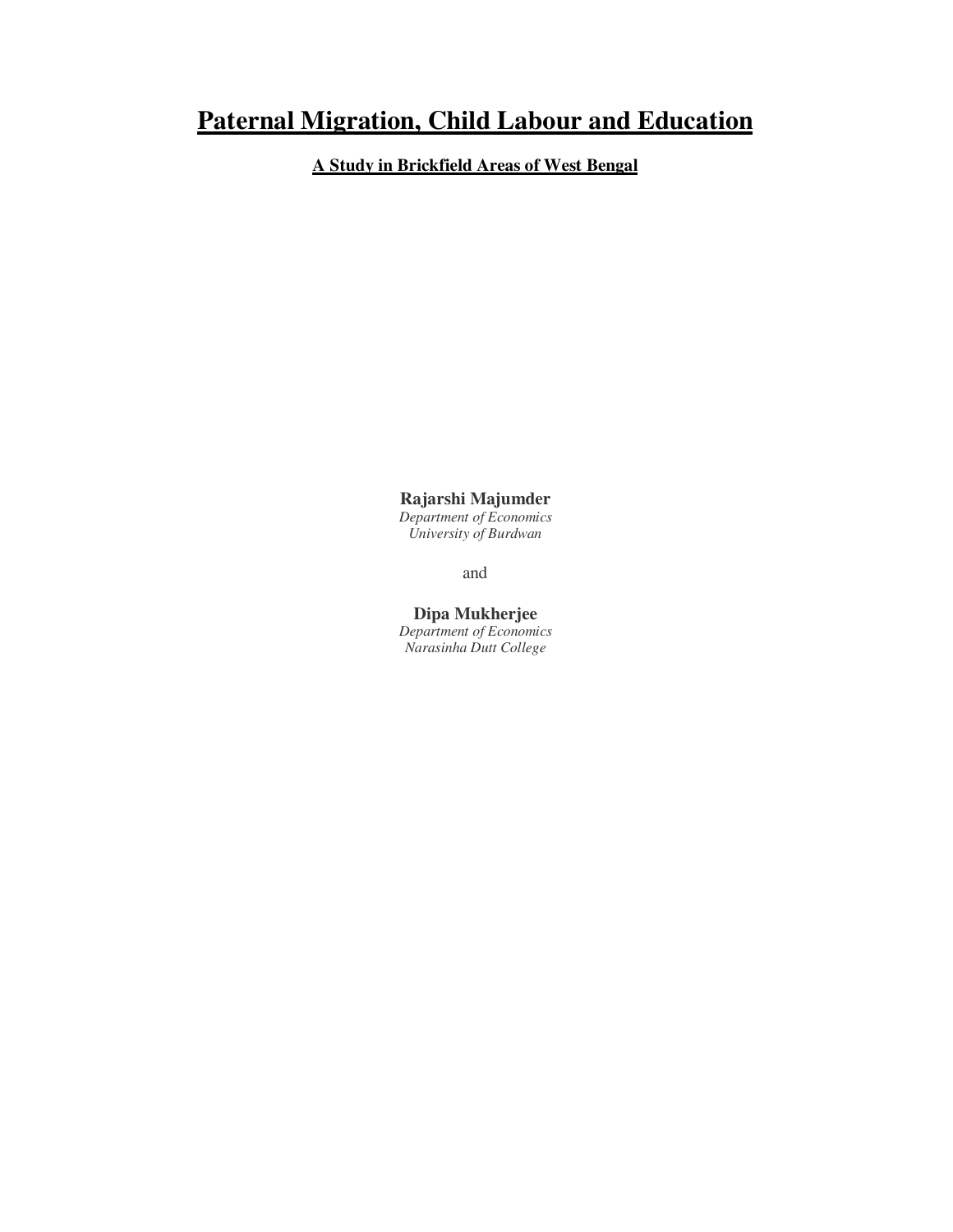# **Paternal Migration, Child Labour and Education**

# **A Study in Brickfield Areas of West Bengal**

# *Abstract*

*Children accompanying their migrant parents for seasonal employment are the most "at risk" group of all in terms of educational vulnerability and capability formation. They are deprived of basic education and therefore become bonded to the low-skill– low-wage trap that their parents are currently in. Proper understanding of the magnitude and severity of the problem and suggesting innovative policies for breaking this vicious cycle is of utmost importance. Using findings from a Field Survey in Brick Kilns of Bardhaman district of West Bengal, this paper attempts to explore issues related to parental migration and condition of the children. The socioeconomic condition of the migrant workers and their children in the kilns, the problems faced by these migrant children in accessing educational facilities, and the incidence of child labour have been explored. Effectiveness of policies taken by Sarva Shikhsa Abhiyan in ensuring education of these migrant children has also been examined. Children are observed to be growing up as replica of their parents and are inducted into the same low-skill profession from an early age. Contrary to neoclassical argument that labour migration in response to market forces will lead to equalisation of factor prices, no such trends are visible. Intervention programmes like mobile & residential schools are necessary to ensure not only basic learning of the children but also to teach them basic hygiene and livelihood techniques. Skillformation among the children is urgent so that when they grow up they really have the freedom to choose their livelihood.* 

# **I. Introduction**

\_\_\_\_\_\_\_\_\_\_\_\_\_\_\_\_\_\_\_\_\_\_\_\_\_\_\_\_\_\_\_\_\_\_\_

Migration is a universal phenomenon. From time immemorial women and men have travelled in search of better living, independently or with their families. The river valley civilizations, the death of cities as natural resources were depleted, the setting up of newer civilizations in newer places, all bear testimony to the migratory tendencies of mankind. Though there are social and political factors also behind migration, economic reasons have been paramount for most of the human movements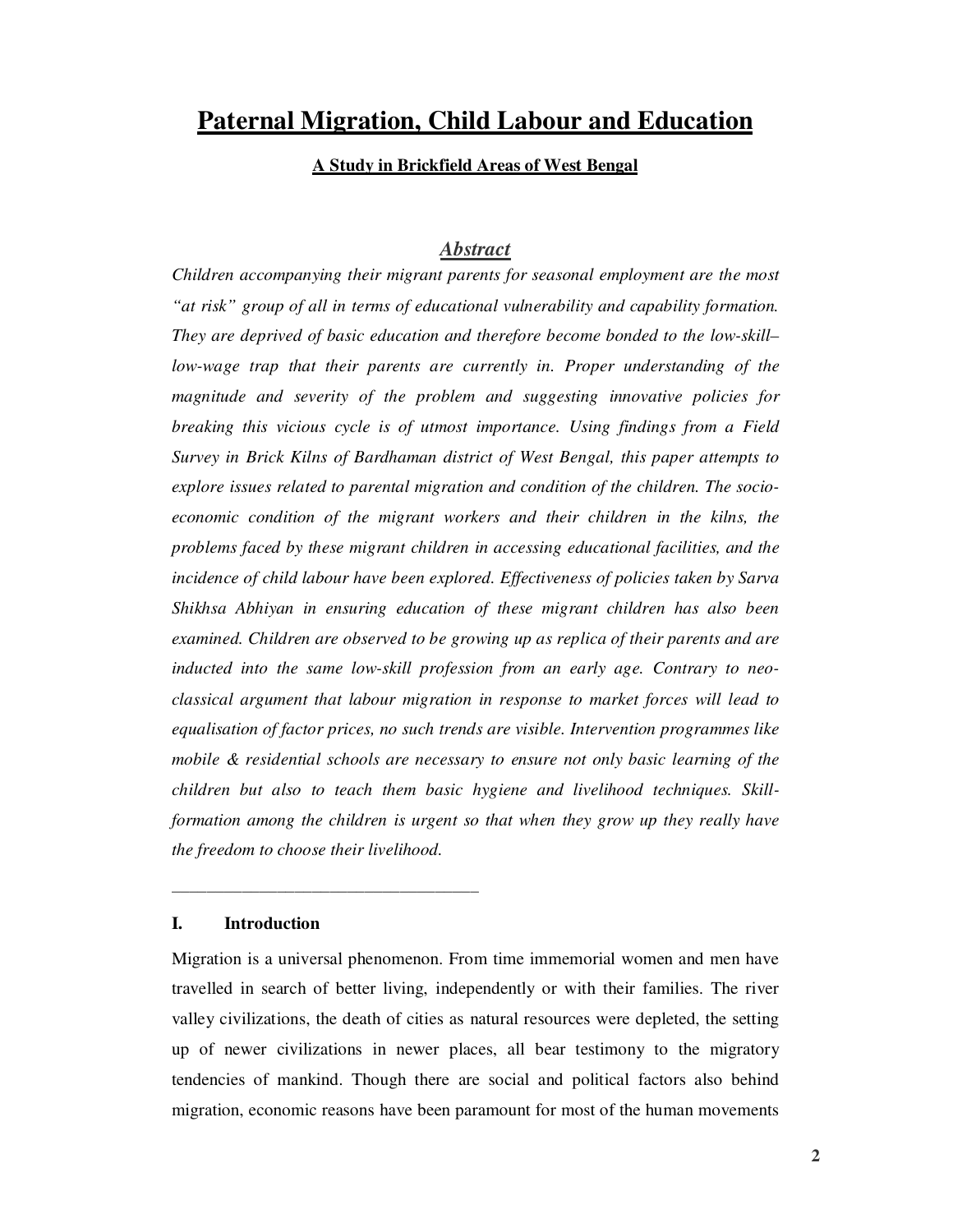across the globe, both legal and illegal. For example, currently, Latin America has the highest emigration rate in the world, and Latin American cross-border migration is dominated by movements to Canada and USA where relatively higher wages prevail in the labour market, and movements to neighbouring low-wage Latin American countries are marginal. Thus labour migration is the dominant form of intra-country and inter-country migration across the globe, including India. Labour migration is also purported to be dependent on 'Pull factors' – demand for human resource in the destination region – and also on 'Push factors' – distress conditions in the source regions relative to the destination (Ravenstein, 1889). The most visible factors are low wages, high unemployment, heavy population pressure, etc. in the native places, and the lure of better earning opportunities in the destination region. Such movements have been viewed by the neo-classical economists as water seeking its own level – as long as differences exist in factor-endowments, there will be differences in factor returns (wages) provoking labour from surplus (and low wage) regions to move out to labour-scarce (and high wage) regions. Allowing for unemployment and lower probability of getting jobs in a labour surplus region, the gap between 'expected wages' in the two regions is still larger, providing additional impetus to labour movements. Such movements, in a neoclassical framework, would ultimately lead to equality of expected wages (Factor Price Equalisation) across regions, at which point labour migration process will stop. Thus, left to itself, labour migration is supposed to act as the great leveller, bringing socio-economic equality across the globe. While barriers against labour movement across international borders may be cited as reasons behind failure to achieve FPE in practice, there is no such obstacle preventing migration within national boundaries. But, in reality, it is seldom observed that migration has led to convergence of socio-economic or even labour market conditions between source and destination regions within a country. Contrary to the neo-classical view, several factors not only perpetuate the old socio-economic differences between source and destination regions in spite of labour migration (break down of FPE theorem) but also create new differences because of the migration process itself, leading to systematic and recurring migration between two regions. This is especially true when people with low skill, without economic opportunities at home, travel each year to regions where some work is available in particular seasons (e.g. agricultural workers at harvesting season). Estimates from the NSSO 64<sup>th</sup> Round Survey shows that of the 300 million migrants in India in 2007-08, more than 13 million were short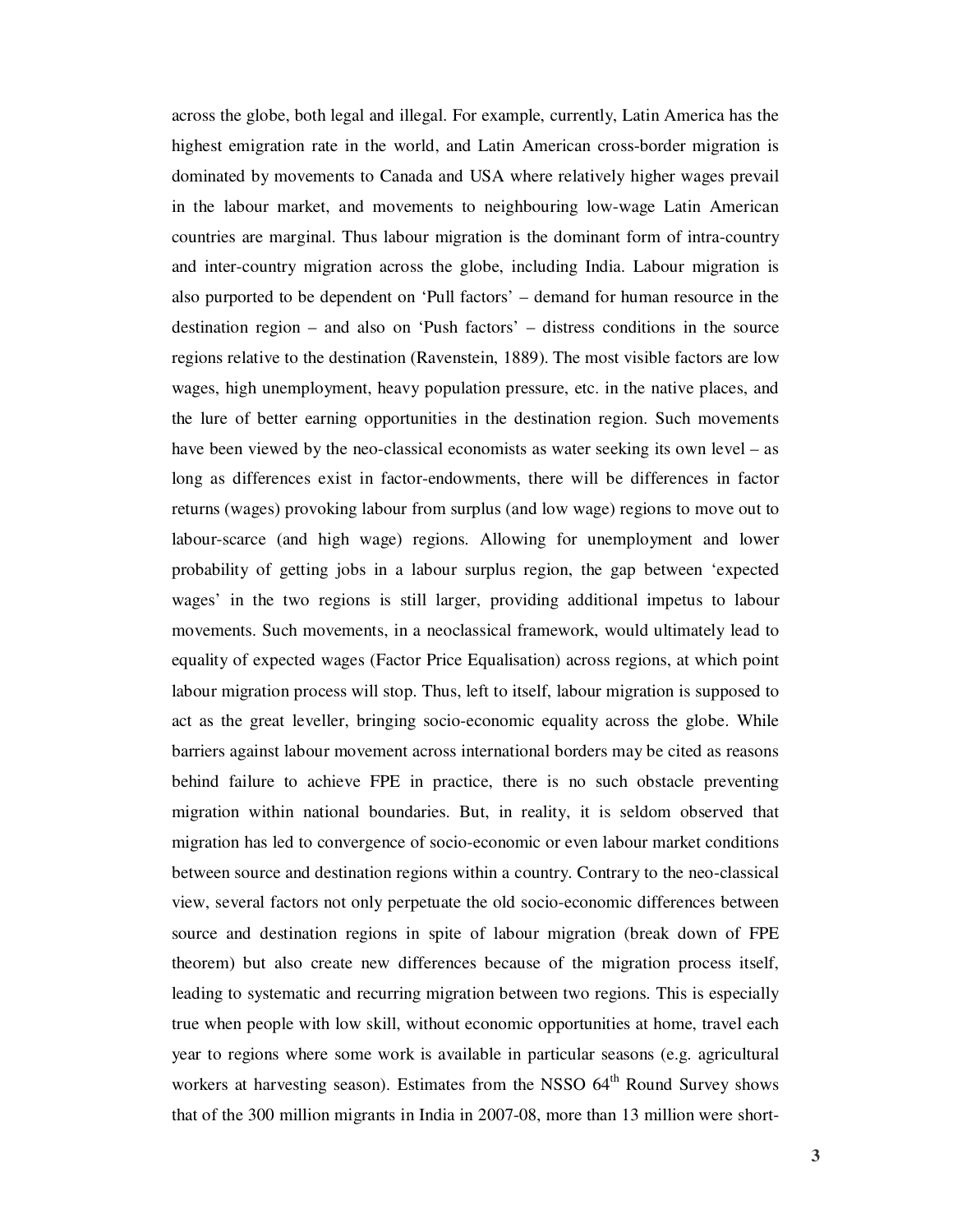term or seasonal migrants. At least half of these seasonal migrants have education level below Primary level. For them, the continuity perhaps works through the Human Capital channel, as migrants pass on their low human capital status to the next generation, entrapping them in the migration-cycle forever. About 4-6 million children below 14 years of age who accompany their seasonally migrating parents are thus at risk (Smita, 2008). This makes it imperative to analyse the impact of parental migration on children, which, sadly, is lacking in the literature. The present paper argues that migrant children who move from one district to another district, within or between states, accompanying their parents on a quest for seasonal employment are the most vulnerable and "at risk" group of all, especially in terms of exclusion from education. Yet, many of these children are not identified for special education services in a timely manner. This restricts their accessibility of educational schemes and keeps them perennially illiterate or under-educated. Using Field Survey data from the Brick Kilns of Bardhaman district of West Bengal, we study the socio-economic and educational condition of children of the migrant families in these areas so as to come up with plans for capability formation of them.

# **II. REVIEW OF EXISTING RESEARCH**

It has been argued by researchers that parental migration may have positive impact on children left behind because of remittances and higher household income than was possible locally (Edwards and Ureta, 2003; Bryant, 2005; Calero et al., 2009; Stark et al., 1997). On the other hand, negative effects of parental migration on children left behind, like psychological cost of parents' absence, lower care of children left behind by guardians, lack of guidance and poor school performance, poor preventive health care, etc. have also been pointed out by researchers (Hildebrandt and McKenzie, 2005; Kiros and White, 2004; McKenzie and Rapoport, 2006; Ginther and Pollak, 2004; Antman, 2010). It has also been commented that the possible long-term effects of migration might cancel out the effects of a temporary improvement in household income through remittances from migrant parents (Giannelli and Mangiavacchi, 2010). The final outcome would depend on the magnitude of remittances, duration of migration, social support system at native place to look after children left behind, and institutional arrangements for education and health, and household specific characteristics, among others.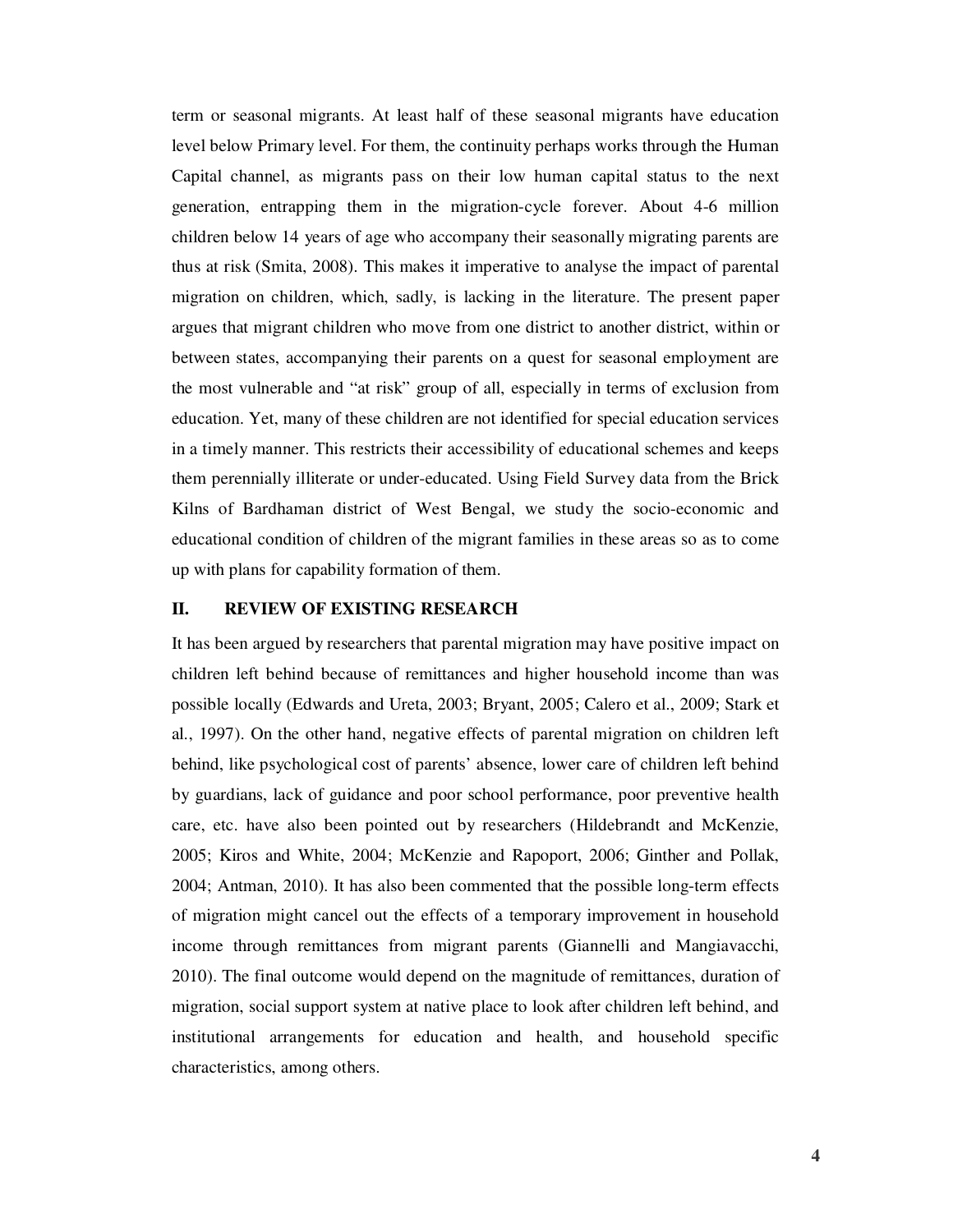Contrary to children left behind, children accompanying migrant parents face a more arduous life due to factors like social and cultural isolation, participating in work alongside parents, extreme poverty, poor health conditions, language barriers, poor educational attainment etc. Children whose parents migrate seasonally are more vulnerable as they have to shift between two different social environments continuously and do not adjust anywhere.

While internal or domestic migration and issues related to it in the Indian context have been studied by various researchers [Zachariah, 1964; Bose, 1967; Rele, 1969; Divakara Rao, 1973; Singh et al, 1980; Nair and Narain, 1985; Ram, 1986; Singh, 1986; Skeldon, 1986; Biswas et al, 2001; Rafique and Rogaly, 2003; Srivastava and Sasikumar, 2003; Bhagat, 2005; Mosse et al, 2005], the issue of impact of migration on child's education has however been neglected in both international and Indian research, resulting in inadequate attention of policy makers on these children. However, estimates show that seasonal migration is on the rise, especially distress seasonal migration, and it is time that the plight of these people and its transgenerational impact is brought to limelight.

# **III. BRICK KILNS – SOME STYLISED FACTS**

### *1. Brick Kiln Centres across the Country*

There are around 50,000 brick kilns in India, each employing on an average 100 workers each season, most of whom are migrant labourers, and belong to the Scheduled Castes and Tribes (data from All India Brick Kilns and Tile Manufacturer's Federation; and ActionAid, 2004, 2005). However, most often only the male heads of the family are registered on the payrolls and payment made to him on piece-rate basis depending on the number of bricks prepared by him. Since higher number of bricks would fetch a higher income, the families migrate as a unit and engage all the family members in brick making. A conservative estimate of five members per family provides an estimate of a staggering 25 million people dependent on the brick kilns for their livelihoods, roughly two-fifth of whom are children between 6-14 years of age.

#### *2. Brick Kiln Centres in Bardhaman*

Brickfields in Bardhaman district are one of the major manufacturing sectors in the region and there are around 260 Brickfields in the district. Presence of rich alluvial soil, sandy soil and clay helps the manufacturers to produce various types of bricks.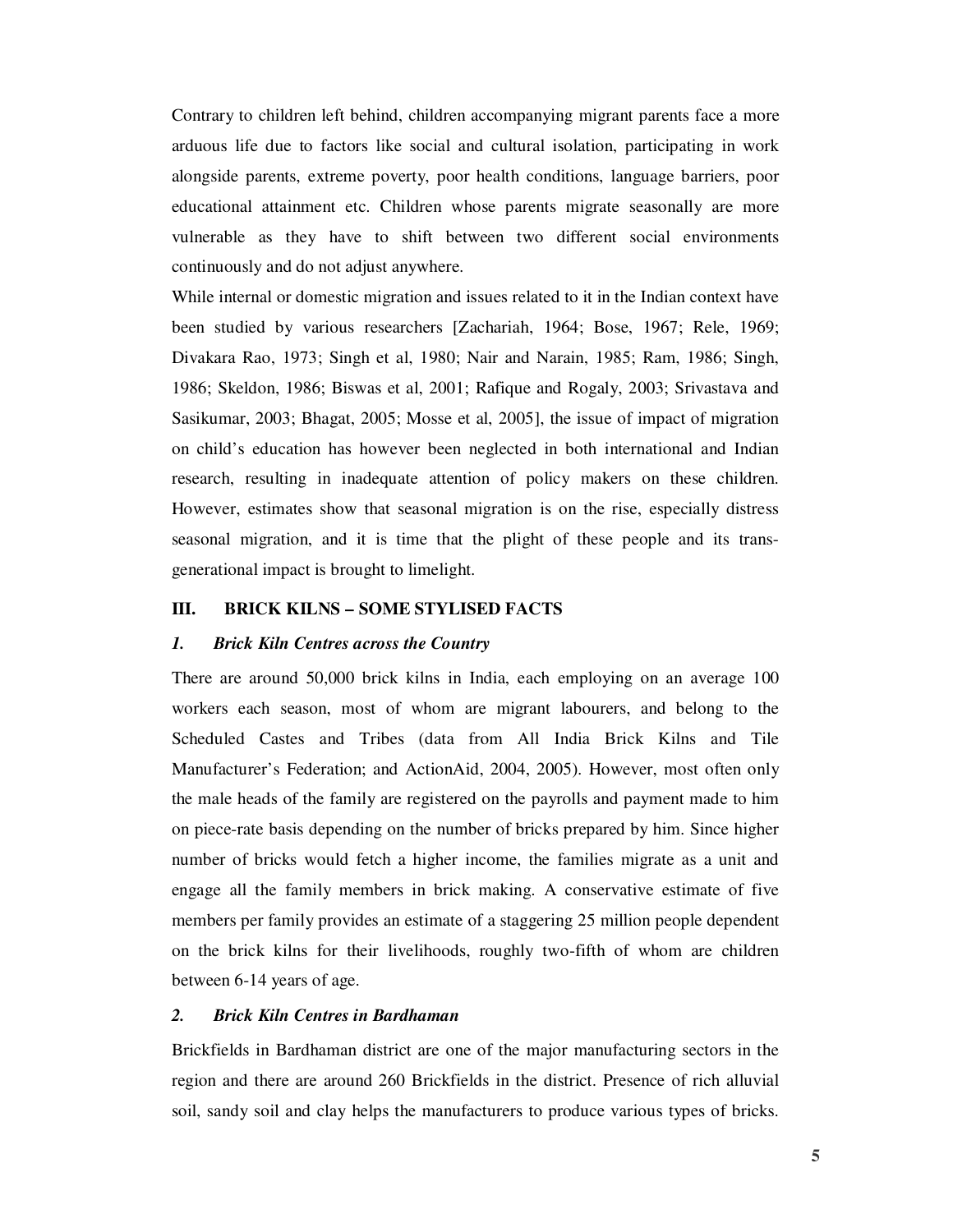Most bricks are used within the state, but often sent to neighbouring states as well. It is estimated that about 20 thousand workers are engaged in this sector in the district and almost two-third of them are migrants – coming from Nawada, Munger, Gaya, and Pakur (Rajmahal) districts of Bihar and Jharkhand. The system of labour contract is also specific to these centres. There is a chief contractor or manager who accepts advance sum from the brickfield owners and during the active season supplies workers. The advances are adjusted against the payments receivable by the workers. Payments are made through the managers only. The workers payments are on piecemeal basis - about one hundred and eighty rupees for every thousand bricks prepared by them. Under such a system the workers arrive with their families – the adult couple working officially on the brickfield while their children are playing around. As soon as the children reach 8-9 years of age, they are engaged by their parents in making bricks. This helps their parents prepare more number of bricks and thereby earn more. Thus incidence of child labour's quite predominant in the brickfields with almost all 8-14 years old children working with their parents. The girls also look after their siblings and prepare food while their mothers work under the sun.

This has led to serious lacunae as regards the educational condition of the children of those migrant workers. Since the active season is from November to May, the families stay here for that period only and go back to their native places for the remaining part of the year. The children are thus out of school for the whole year. They can not attend school at their native place due to their long absence, while they are unable to attend schools here too because of the same reason. In addition, their native language being Hindi (or some variety of it), it becomes impossible for them to attend local educational centres here. In this paper we have studied the socio-economic and educational condition of children living in the Brickfield areas and attempted to provide some suggestions regarding improvement of their conditions.

# **IV. METHODOLOGY**

We have collected a list of Brickfields in Bardhaman district from the Bardhaman District Brickfield Owners' Association. It was observed that there are about 260 Brickfields in the district, clustered around 6 centres – Raniganj-Durgapur, Galsi-Uchhagram, Burdwan-Gangpur, Katwa-Churpuni, Purbasthali, and Kalna. We have covered 65 Brickfields and surveyed 1500 children (Table 1). In addition, we have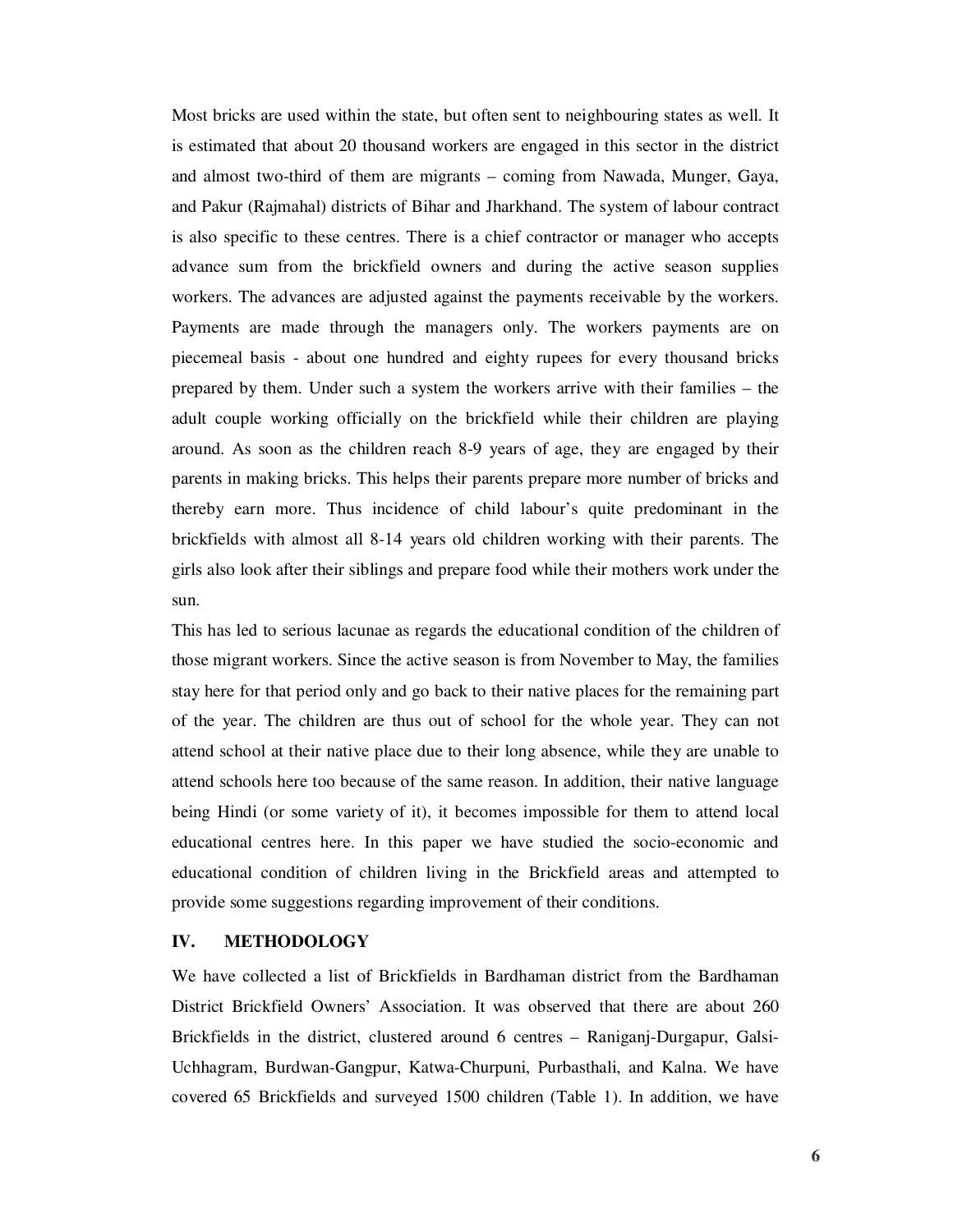surveyed local children living in and around those Brickfield centres so as to bring out disparity between the local and the migrated children in terms of both economic and educational conditions. Region wise, Raniganj-Durgapur and Galsi-Uchhagram constitutes the Western region, Burdwan-Gangpur and Katwa-Churpuni constitutes the Central region, while Purbasthali and Kalna makes up the Eastern region of the district. This is noteworthy since the district has varied geography and socioeconomic conditions prevalent in the three sub-regions are different.

| Table 1<br><b>Survey Coverage of Brick Field Areas in Bardhaman District</b> |                   |                      |                         |  |  |  |  |  |
|------------------------------------------------------------------------------|-------------------|----------------------|-------------------------|--|--|--|--|--|
|                                                                              | <i>Indicators</i> | <b>Total Numbers</b> | <b>Numbers Surveyed</b> |  |  |  |  |  |
| Brick Fields - District total                                                |                   | <b>260</b>           | 65                      |  |  |  |  |  |
|                                                                              | Eastern Region    | 105                  | 26                      |  |  |  |  |  |
|                                                                              | Central Region    | 82                   | 21                      |  |  |  |  |  |
|                                                                              | Western Region    | 73                   | 18                      |  |  |  |  |  |

*Source: Bardhaman District Brickfield Owners' Association,* Field Survey during 2008-09.

# **V. CONDITION OF THE CHILDREN**

Conditions of the children are studied in terms of Age & Gender distribution, Family background, Parents education, Family income & Working status of the children, followed by examining the Educational level of the children.

#### *1. Age & Gender Distribution*

The age and gender distribution of the Children in the Brickfield areas reveal a greater number of girls compared to boys, mainly because of larger number of girls among the migrant families (Table 2). About 30 per cent of the children are in 6-9 age group, while the remaining are above 9 years of age. It is this latter group among the migrants that is engaged in working along with their parents.

 $T<sub>11</sub>$ 

| radie 2                                                                     |             |                         |                       |             |              |              |  |  |  |
|-----------------------------------------------------------------------------|-------------|-------------------------|-----------------------|-------------|--------------|--------------|--|--|--|
| Survey Findings – Age & Gender Distribution of Children in Brickfield Areas |             |                         |                       |             |              |              |  |  |  |
| <b>Indicators</b>                                                           |             | <b>Migrant Children</b> | <b>Local Children</b> |             |              |              |  |  |  |
|                                                                             | <b>Boys</b> | <b>Girls</b>            | <b>Total</b>          | <b>Boys</b> | <b>Girls</b> | <b>Total</b> |  |  |  |
| <b>Number of Children Interviewed -Total</b>                                | 700         | 990                     | 1690                  | 145         | 165          | <b>310</b>   |  |  |  |
| in 6-9 Age Group                                                            | 340         | 180                     | 520                   | 45          | 25           | 70           |  |  |  |
| in 9-10 Age Group                                                           | 100         | 120                     | 220                   | 45          | 45           | 90           |  |  |  |
| in 10-12 Age Group                                                          | 120         | 300                     | 420                   | 30          | 65           | 95           |  |  |  |
| in 12-14 Age Group                                                          | 100         | 300                     | 400                   | 25          | 30           | 55           |  |  |  |
| in 14+ Age Group                                                            | 40          | 90                      | 130                   |             |              | $\Omega$     |  |  |  |
|                                                                             |             |                         |                       |             |              |              |  |  |  |

*Source:* Field Survey, 2008-09.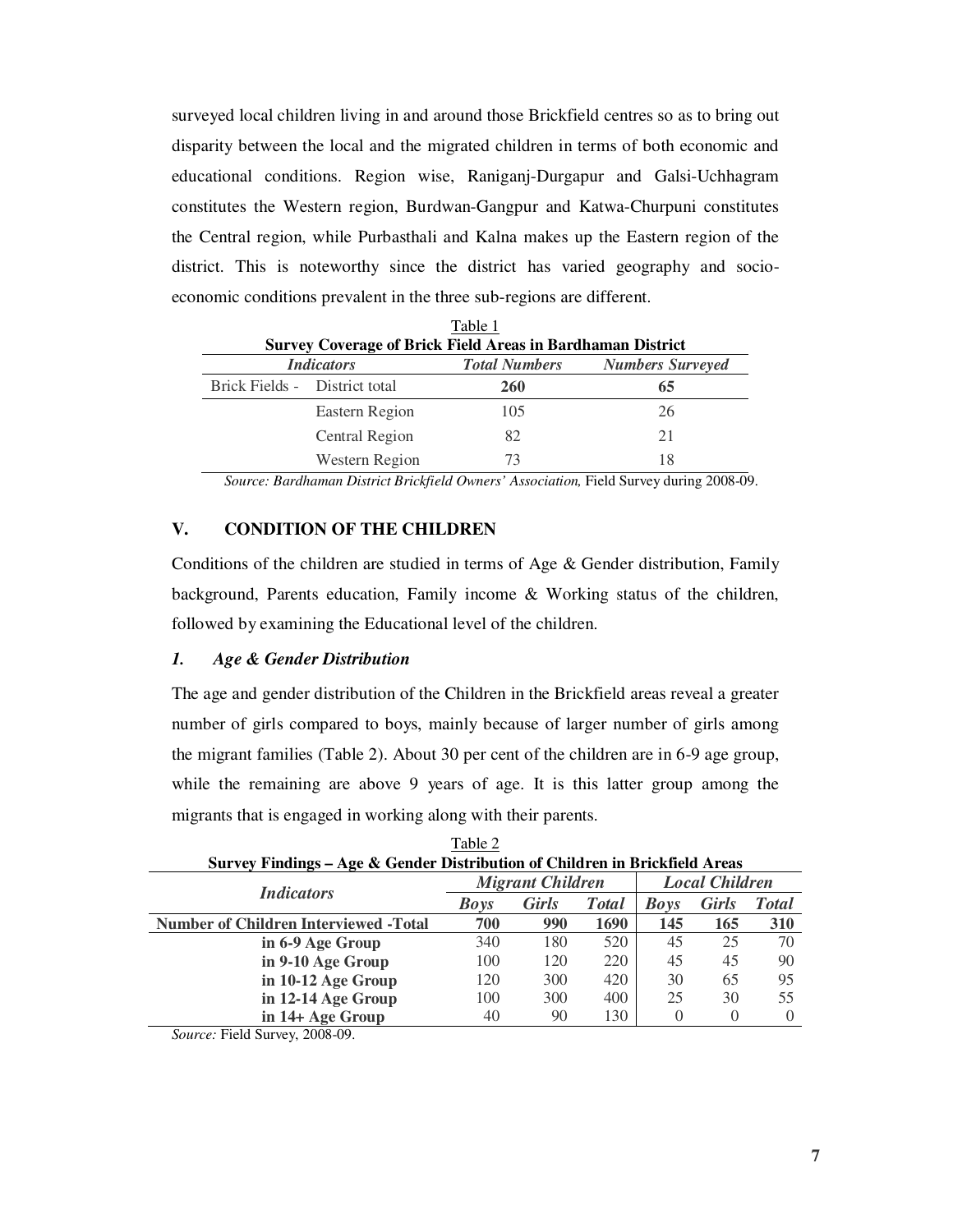#### *2. Family Structure*

The migrant children are all from large families with family size greater than 4, while about 25 per cent of families are from family size greater than 6 (Table 3  $\&$  4). The average family size is greater in Western region compared to the district average. On the other hand, 20 per cent of local children have family size less than 4 and only in 7 per cent of cases the family size is above 6. Thus, on an average, family sizes of migrated children are higher compared to the local children.

The migrated children therefore have a greater family burden and are pressurized to start earning from an early age. High birth rates among the migrated families are also a matter of concern. Childbirth at the site of brick kilns was observed to be common, and young kids were found to tend to the newborns while the parents were at work.

| L'ault J<br>Survey Findings – Family Background of Children in Brick Field Areas |                                 |          |                             |      |               |  |  |  |  |
|----------------------------------------------------------------------------------|---------------------------------|----------|-----------------------------|------|---------------|--|--|--|--|
|                                                                                  | <b>Percent of Children with</b> | East     | <b>Central</b>              | West | <b>T</b> otal |  |  |  |  |
|                                                                                  | <b>Migrant Children</b>         |          |                             |      |               |  |  |  |  |
| <b>Family Size</b>                                                               | less than 4                     | $\theta$ | $\Omega$                    |      |               |  |  |  |  |
|                                                                                  | $5 - 6$                         | 80       | 78                          | 73   | 74            |  |  |  |  |
|                                                                                  | More than 6                     | 20       | 22                          | 27   | 25            |  |  |  |  |
| No other Literate in Family                                                      |                                 |          | 96                          | 99   | 96            |  |  |  |  |
| No other Schoolgoer in Family                                                    | 99                              | 100      | 100                         | 99   |               |  |  |  |  |
|                                                                                  | <b>Local Children</b>           |          |                             |      |               |  |  |  |  |
| <b>Family Size</b>                                                               | less than 4                     | 27       | 34                          | 24   | 29            |  |  |  |  |
|                                                                                  | $5 - 6$                         | 70       | 64                          | 68   | 64            |  |  |  |  |
|                                                                                  | More than 6                     | 3        | $\mathcal{D}_{\mathcal{L}}$ | 8    |               |  |  |  |  |
| No other Literate in Family                                                      |                                 | 18       | 18                          | 37   | 20            |  |  |  |  |
| No other Schoolgoer in Family                                                    | 32                              | 44       | 51                          | 40   |               |  |  |  |  |

Table 3

*Source:* Field Survey, 2008-09.

# *3. Parents' & Family Education*

Not surprisingly parents of most of the migrated children are illiterate and none of the children have any other school-goer in the family (Table  $3 \& 4$ ). Only for the Kalna cluster some of the children had attended the mobile school during 2005-06 but over the last two years they have de-learned every thing. Contrastingly, 80 per cent of local children living around those centres have some other literate member in the family and 60 percent have some other school goer in the family. This is really important as the atmosphere at home provides encouragement to children to attend school and once people get educated they understand its benefits and try to arrange for some education for the children.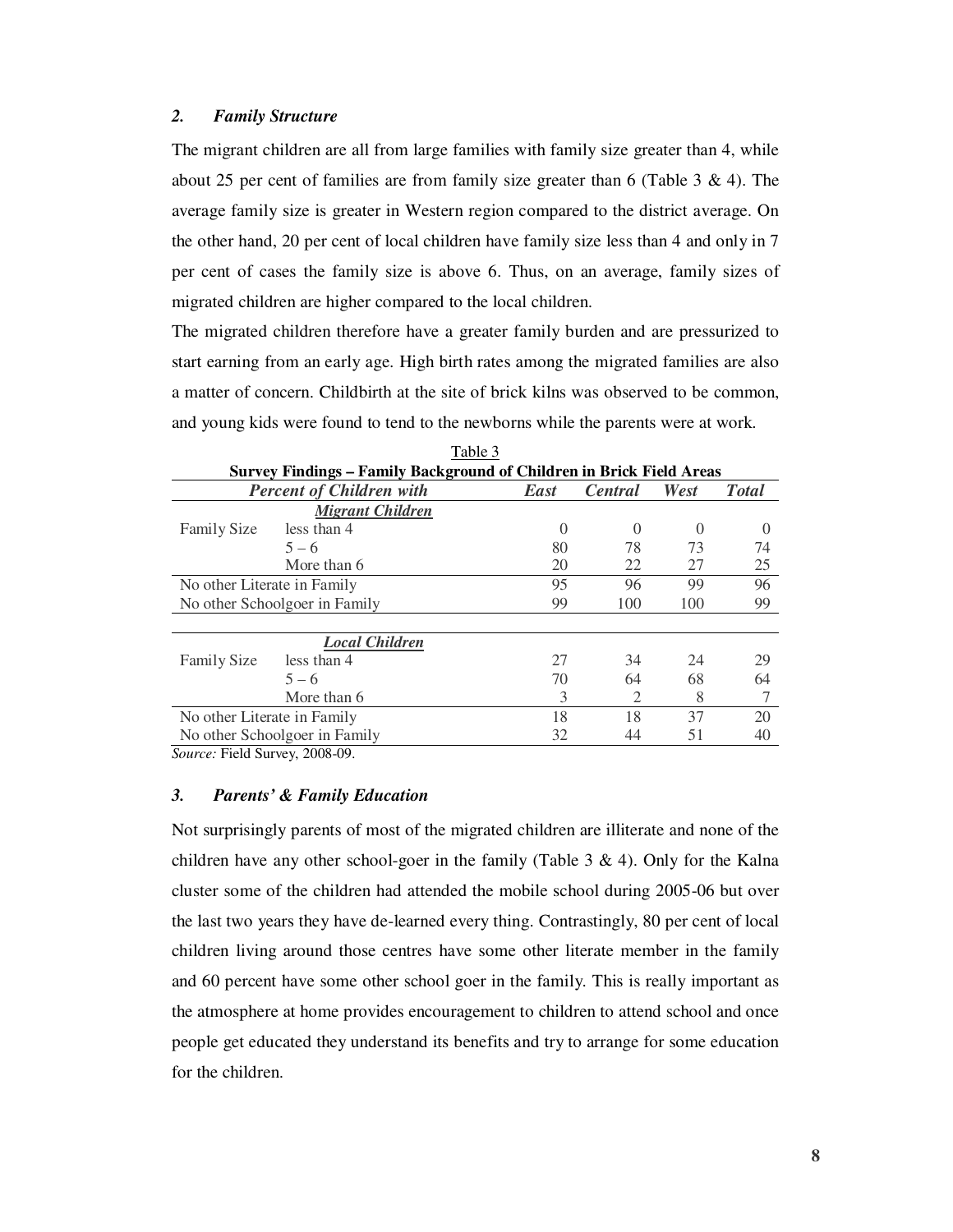| Survey Findings – Family Income of Children in Brick Field Areas |                                           |                |       |              |                       |                |      |              |  |
|------------------------------------------------------------------|-------------------------------------------|----------------|-------|--------------|-----------------------|----------------|------|--------------|--|
| <i>Indicator</i>                                                 | <b>Migrant Children</b>                   |                |       |              | <b>Local Children</b> |                |      |              |  |
|                                                                  | <b>East</b>                               | <b>Central</b> | West  | <b>Total</b> | <b>East</b>           | <b>Central</b> | West | <b>Total</b> |  |
| Monthly Income Distribution $(\bar{\mathfrak{F}})$               |                                           |                |       |              |                       |                |      |              |  |
| $1000 - 2000$                                                    | 0.0                                       | 0.0            | 0.0   | 0.0          | 33.3                  | 0.0            | 17.5 | 9.1          |  |
| $2001 - 4000$                                                    | 0.0                                       | 0.0            | 0.0   | 0.0          | 33.3                  | 75.0           | 60.0 | 63.6         |  |
| $4001 - 6000$                                                    | 99.0                                      | 100.0          | 100.0 | 99.0         | 20.0                  | 15.0           | 17.5 | 22.3         |  |
| $6000+$                                                          | 1.0                                       | 0.0            | 0.0   | 1.0          | 13.3                  | 10.0           | 5.0  | 5.0          |  |
|                                                                  |                                           |                |       |              |                       |                |      |              |  |
| Average Annual                                                   |                                           |                |       |              |                       |                |      |              |  |
| Income per family                                                | 29.2                                      | 24.3           | 24.3  | 25.9         | 32.6                  | 30.8           | 27.4 | 29.2         |  |
| ( $000\bar{z}$ )                                                 |                                           |                |       |              |                       |                |      |              |  |
| Average Annual                                                   |                                           |                |       |              |                       |                |      |              |  |
| Income per capita                                                | 4.9                                       | 4.1            | 4.1   | 4.3          | 6.5                   | 6.2            | 5.5  | 5.8          |  |
| ( $000\bar{z}$ )                                                 |                                           |                |       |              |                       |                |      |              |  |
| $-1$ $-1$ $-1$                                                   | $\bullet$ $\circ$ $\circ$ $\circ$ $\circ$ |                |       |              |                       |                |      |              |  |

Table 4 **Survey Findings – Family Income of Children in Brick Field Areas** 

*Source:* Field Survey, 2008-09.

# *4. Family Income*

The monthly income distribution figures show that while all the migrant families earn more then  $\bar{\tau}$  4000 per month, only about 27 per cent of the local families do so (Table 5). However this yields a false impression regarding the living standard of the migrant families since the working season is of 7 months only and this earning has to sustain them throughout the year. Thus the per-family average annual incomes of these families are lower compared to the local families. In addition, with large family size, per capita income is still lower. It is estimated from field data that children contribute almost 20 per cent of the family income of the brick-kiln families.

# *5. Working Status of Children*

The brick making process runs sequentially, similar to an assembly line in an automobile factory, and involves the following steps: Mixing clay, Making mud balls, Moulding them into bricks using wooden moulds, Drying wet bricks in sunlight and turning them over so that all sides are equally dry, Carrying dried bricks in head loads to the kiln, Arranging them inside for firing, Bringing out ready bricks from the kiln, and, Loading fired bricks on to trucks for transportation. The children are especially engaged in the steps of turning over, transportation, and bringing out bricks form kilns – all the while using their *nimble fingers* and *small physical size* to advantage. It was observed that among the migrant families more then 77 per cent of all children and more than 85 per cent of children aged 10-14 are working alongside their parents in the Brickfields (Table 5). They add number to their parents' job and enhance family income. Incidence of working is almost uniform in all the clusters. Contrary to this,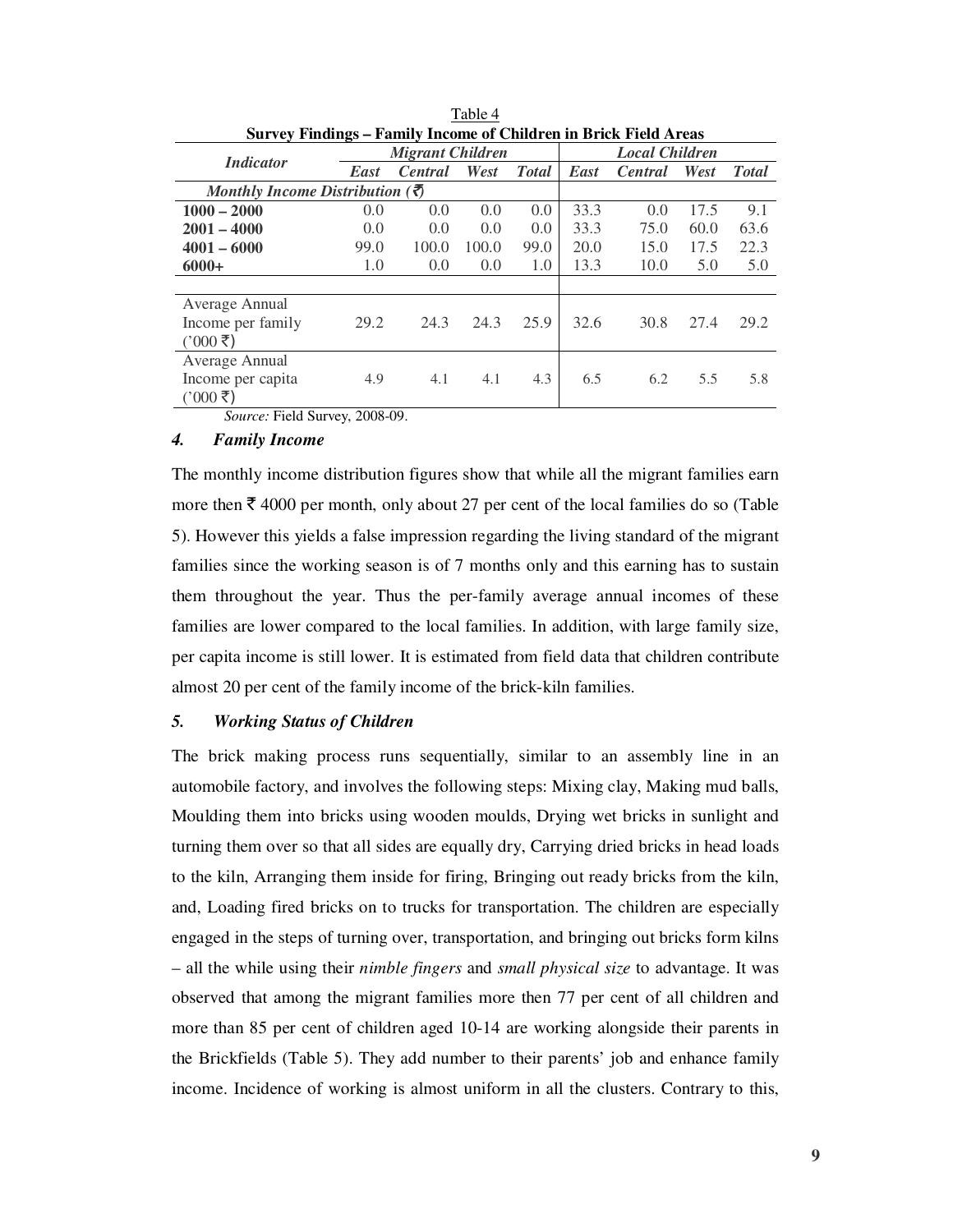for the local children, incidence of remunerative work is much less. Only about 27 per cent of local children are working to earn, and this incidence is still lower in the Eastern part of the district, which is agriculturally more developed. In addition to remunerative work, children are also engaged in domestic duties like looking after younger siblings, helping in cooking or directly cooking, looking after family livestock, etc. While most of the migrant children are engaged in such work, less than one-fifth of local children are working at home, less so in the Central region. Thus, incidence of work among the migrant children is substantially high. The system is beneficial to parents, who maximise their income, as well as to the employers, who are ensured of both current child labour and next-generation workers. This tacit understanding between workers and employers is further encouraged by the labourcontractor who profits most from ensuring the seasonal migration. For them perpetuation of the system depends crucially on non-formation of capability among the seasonal migrants and what better way to ensure that than encouraging child labour?

| L'aule J                                                                                |      |      |      |      |  |  |  |  |  |
|-----------------------------------------------------------------------------------------|------|------|------|------|--|--|--|--|--|
| <b>Survey Findings - Different Jobs done by Children</b>                                |      |      |      |      |  |  |  |  |  |
| <b>Percent of Children Engaged in</b><br><b>T</b> otal<br><b>Central</b><br><b>East</b> |      |      |      |      |  |  |  |  |  |
| <b>Migrant Children</b>                                                                 |      |      |      |      |  |  |  |  |  |
| Household Work                                                                          | 75.0 | 74.0 | 73.0 | 77.0 |  |  |  |  |  |
| Working to Earn                                                                         | 77.0 | 76.0 | 77.0 | 78.0 |  |  |  |  |  |
| <b>Local Children</b>                                                                   |      |      |      |      |  |  |  |  |  |
| Household Work                                                                          | 18.1 | 34.6 | 8.0  | 20.0 |  |  |  |  |  |
| Working to Earn                                                                         | 26.7 | 23.1 | 24.0 | 32.5 |  |  |  |  |  |
| $Source \cdot$ Field Survey 2008-09                                                     |      |      |      |      |  |  |  |  |  |

 $T = 1.1 - 5$ 

*Source:* Field Survey, 2008-09.

## *6. Educational Level*

Educational level of the migrant children is in a pathetic state with all the 17 hundred surveyed children being out of school. In contrast, only 10 per cent of the local children are out of formal school or informal educational centres.

More than 85 per cent of the migrant children have never been enrolled in school and those who were once enrolled have dropped out to accompany their parents as soon as they are old enough (Table 6).

Considering that we have surveyed only about 60 brickfield centres, it is estimated that at the District level, there are more than 8000 children, all of whom are migrants from the neighbouring starts, staying here for 7 months of the year, but having no access to learning facilities.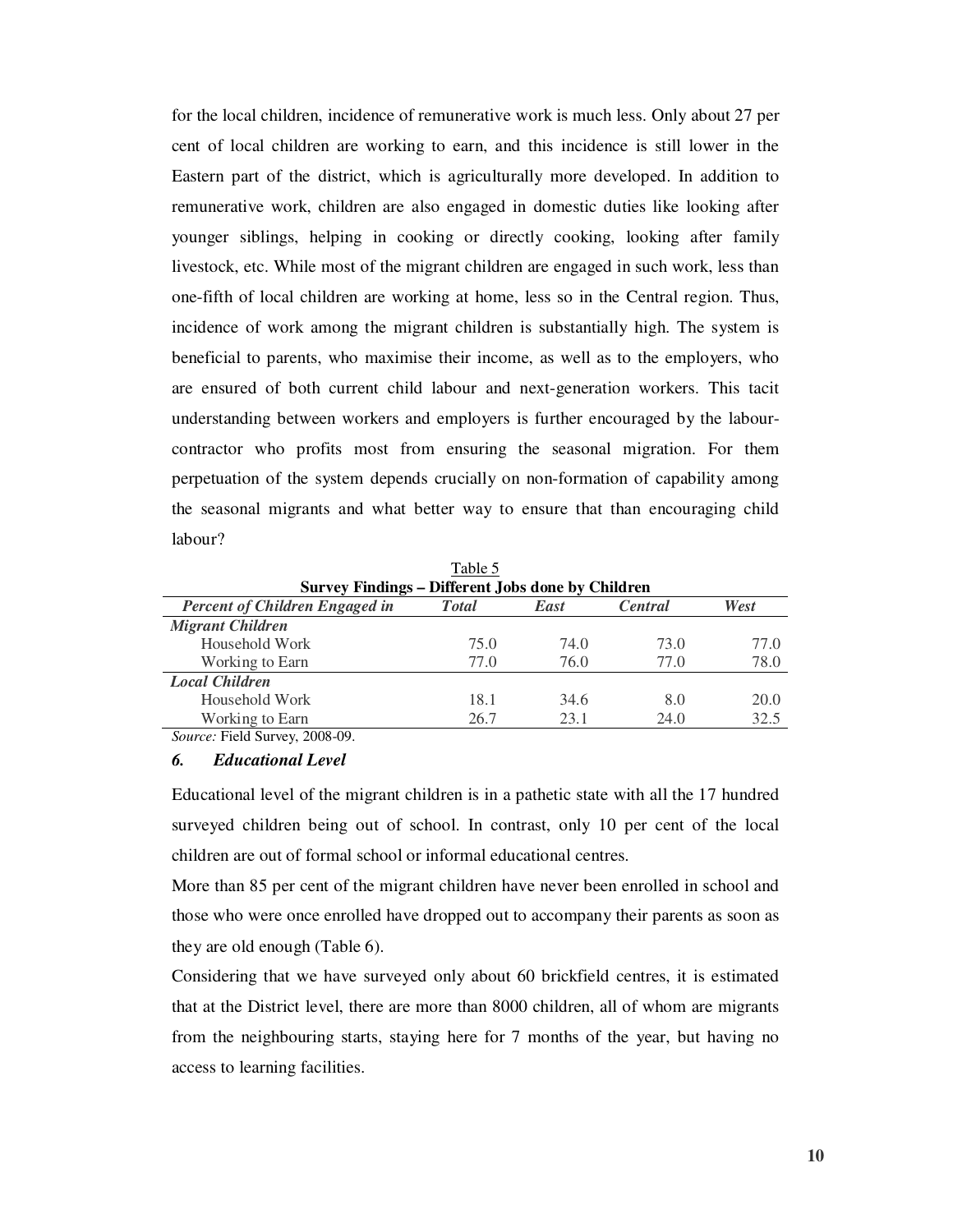| meonie of Chinal en in Drien Freia (fileas |                         |                |       |               |                       |                |      |              |
|--------------------------------------------|-------------------------|----------------|-------|---------------|-----------------------|----------------|------|--------------|
| <b>Educational Status</b>                  | <b>Migrant Children</b> |                |       |               | <b>Local Children</b> |                |      |              |
|                                            | East                    | <b>Central</b> | West  | <b>Total</b>  | East                  | <b>Central</b> | West | <b>Total</b> |
| <b>Never Enrolled in</b>                   | 50.0                    | 68.6           | 90.0  | 82.5          | 20.0                  | 9.5            | 25.0 | 18.2         |
| <b>Formal Schools</b>                      |                         |                |       |               |                       |                |      |              |
| <b>Dropped Out from</b>                    | 50.0                    | 31.4           | 10.0  | 17.5          | 40.0                  | 33.3           | 15.0 | 30.3         |
| <b>Formal Schools</b>                      |                         |                |       |               |                       |                |      |              |
| <b>Attending Formal</b>                    | 0.0                     | 0.0            | 0.0   | $0.0^{\circ}$ | 40.0                  | 57.1           | 60.0 | 51.5         |
| <b>Schools</b>                             |                         |                |       |               |                       |                |      |              |
|                                            |                         |                |       |               |                       |                |      |              |
| <b>Attending Informal</b>                  | 0.0                     | 0.0            | 0.0   |               | 45.8<br>$0.0^{\circ}$ | 38.3           | 20.0 | 38.0         |
| <b>Centres under SSA</b>                   |                         |                |       |               |                       |                |      |              |
| <b>Out of School</b>                       | 100.0                   | 100.0          | 100.0 | 100.0         | 14.2                  | 4.6            | 20.0 | 10.5         |
| <i>Source:</i> Field Survey, 2008-09.      |                         |                |       |               |                       |                |      |              |

Table 6 **Survey Findings – Family Income of Children in Brick Field Areas** 

*Note:* SSA – Sarva Shikhsa Mission;

It can thus be seen that socio economic condition of these children is quite pathetic. They are from very poor families; do not have any educational motivation from their parents and starts working from a very early age.

The children are thus growing up as replica of their parents and are inducted into the same low-skill profession from an early age. Low education, low skill, low wage is thus persistent among these people, entrapping them in a vicious cycle of low level of human development as well. Their freedom is only notional and not functional and the market force of migration is not ensuring the welfare of the repeated seasonal migrants, nor is it bringing about equality between the source and destination region.

It is extremely urgent to device some mechanism so that these children complete at least their basic learning. How to do that is a big challenge. We propose some steps hereafter.

# **VI. CONCLUDING COMMENTS & SUGGESTIONS**

The condition of the migrant children can improve in the long run only through capability formation and education. These excluded children are to be brought within the ambit of educational system – at the destination as well as source areas. A beginning was made under the SSA through *Mobile Schools* in the Kalna region. It is observed from the field survey that the schools were moderately successful and children who had been going to those camps are interested in continuing. These camps are necessary to ensure not only basic learning of the children but also to teach them basic hygiene and livelihood techniques. They may also do away with age bar and run separate schools for boys and girls with the fathers and mothers joining respective gender groups. Simple arithmetic, some language training and general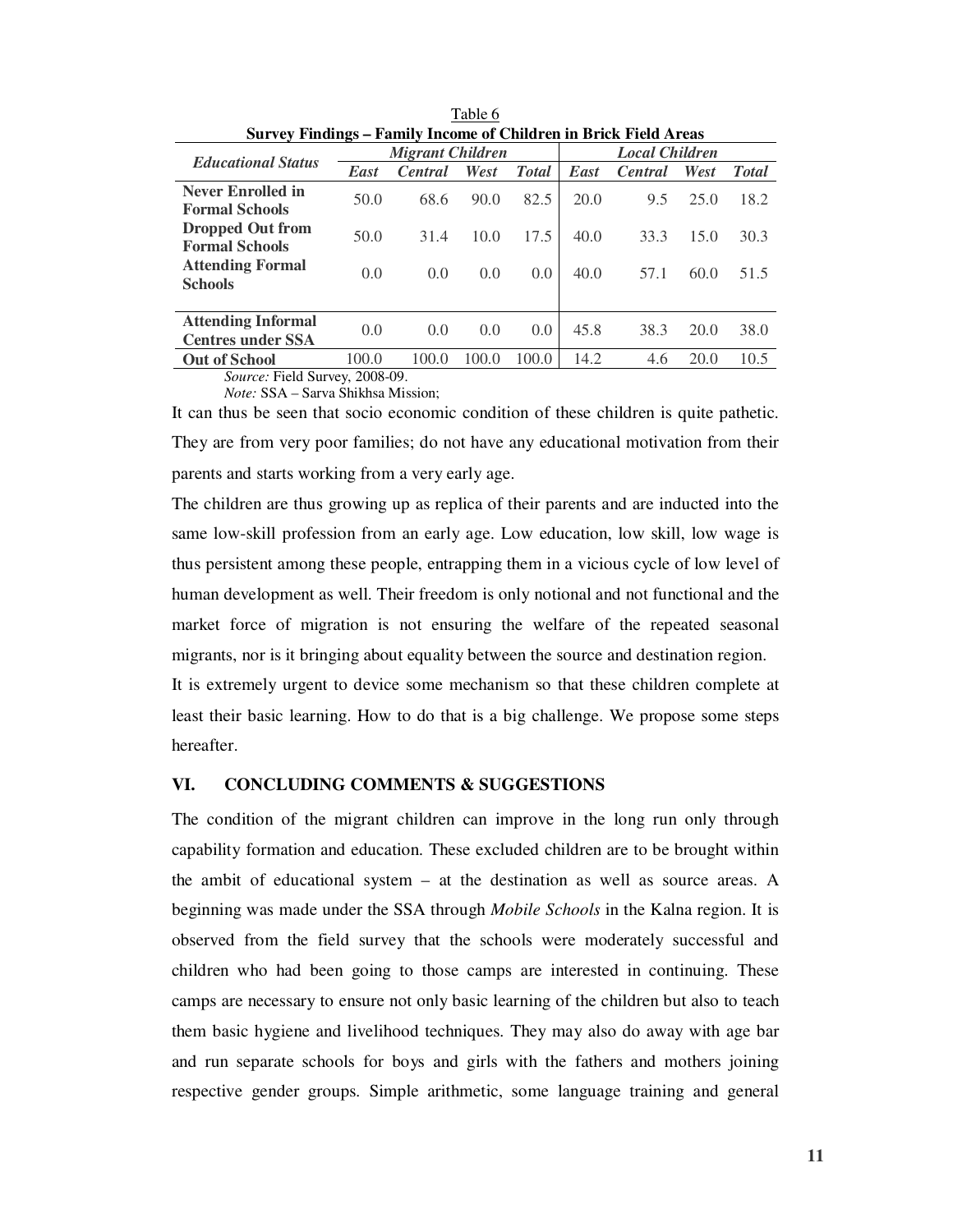cleanliness along with some vocational training like sewing, carpentry, pottery, idol making may be taught in these camps. Since the Brickfields are mostly in clusters, a central position may be chosen for the camp where afternoon classes shall be held. Health check ups may also be arranged periodically for these children. Provision of a mobile teacher along with the migrating families  $\&$  children would have been a better solution but its operational viability is questionable.

These Special Education Procedures may be totally foreign to migrant parents. And while families vary, educators will likely encounter particular challenges that are attributable to cultural and socio-economical differences between teaching personnel and migrant parents. It has to be kept in mind that migrant parents usually connect better with a person than an institution. In fact, personal contact brings extremely positive results. Therefore, the scheme must start by finding a person willing to be the regular liaison between the State and these families, who speaks the parents' language, and thereafter include this person in all meetings with parents. Trust among special educators, parents, and the liaison personnel must be established at the onset. The special education process can be very intimidating to parents as well as the children. The liaison person can explain the procedures in the parents' language, decreasing their fear, and stressing on the needs for continuing the education program. These policies may uplift the socio-economic and educational conditions of the children living in the Brickfield areas by a large extent. In this regard the Migrant Education Program and Migrant Head Start Program running in the United States may be an example at the international level to start with. In the Indian context too, one can look at the successful operations of Seasonal community hostels with arrangement for boarding, lodging, coaching and care of children who stay back and continue in schools when the parents migrate (*Lok Jumbish Project* in Rajasthan, DPEP in Andhra Pradesh and Maharashtra, Rajiv Gandhi Prathamik Shiksha Mission in Madhya Pradesh, etc). This system can be reversed to have seasonal boarding schools in the destination regions to retain the children when the parents move back to their native places for 5 months of the year. Setting up of cluster schools at the site of migration like Sugar-mill schools & Brick-kiln schools in Maharashtra and Salt-farm schools in Gujarat are also steps worth considering. Some such schools were operating in selected brick-kilns of the district but were discontinued due to various reasons. Organising condensed bridge courses for children on their return to their source villages during off-season to make up for the schooling time lost during the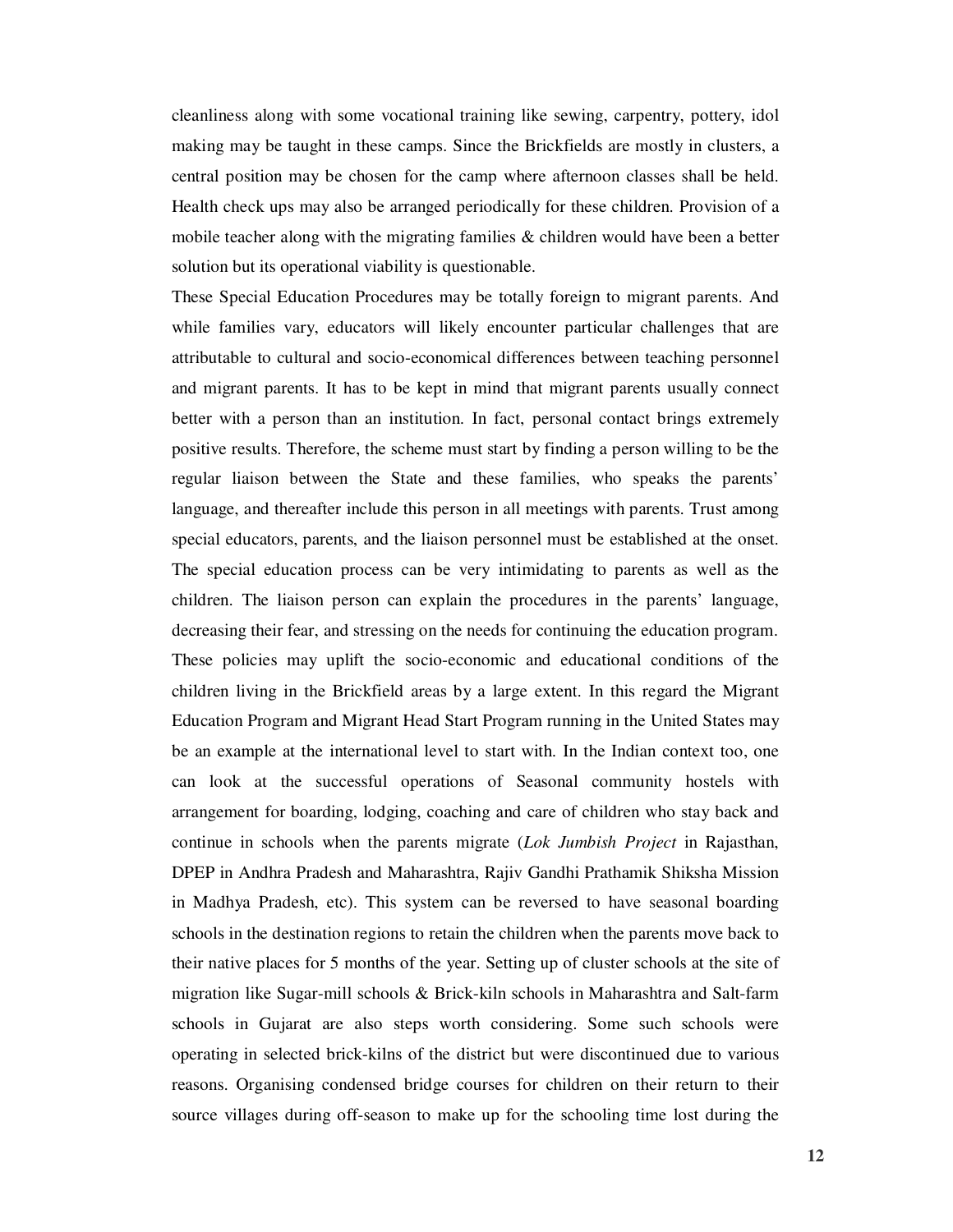period of migration may also help, though the effectiveness of such action is questionable due to the long period of absence. Greater involvement of NGOs in running educational centres for these families at both source and destination areas in a coordinated way may also be attempted at (American India Foundation has attempted to address this at both ends of the cycle in eight centres).

It should be accepted that the administrative and academic bodies at the destination region have responsibilities towards these children as well – in spite they being seasonal migrants. A childhood spent among the brick-kilns and shanty dwellings do not augur well for the future of our nation and society. If they are unable to come to the educational centres, educational personnel have to go to them. We need earnestly to eradicate ignorance from the minds of these marginalized children. It is heartening to note that Sarva Shikhsa Mission has recognized the children of seasonal migrants as those facing 'most difficult circumstances' and has tried to include them in Education Guarantee Scheme (EGS) and Alternative & Innovative Education (AIE) Scheme. Submission of a field report by the present author to the district administration has also resulted in opening of few cluster schools in brick kiln areas run by local NGOs. The performance and impact assessment of these experiments are eagerly awaited.

\_\_\_\_\_\_\_\_\_\_\_\_\_\_\_\_\_\_\_\_\_\_\_\_\_\_\_\_\_

## *References*

- ActionAid (2005) *From Hunger to Suffering … a Journey: Migrant Workers in the Brick Kilns – Interventions Report,* Secunderabad, ActionAid.
- Bhagat, R.B. (2005) "*Conceptual Issues in Measurement of Internal Migration in India*" IUSSP XXVth International Conference, Contributed Papers, France, July 18- 23.
- Biswas, J., Coppard, D., Rafique, A., Rana, K. and Sengupta, A. (2001) "Seasonal Migration, Social Change and Migrants Rights: Lessons from West Bengal", *Economic and Political Weekly*, Vol. , No. .
- Bose, A. (1967) "*Internal Migration in India, Pakistan and Ceylon*" in *Proceedings of the World Population Conference, Vol. IV, Selected Papers& Summaries, Urbanization and Migration*, Department of Economic and Social Affairs, UN, New York, pp.483-486.

<sup>[</sup>The findings are part of a larger Assessment Study undertaken and financed by District Project Office, Sarva Shiksha Mission, Bardhaman District, West Bengal, of which the first author was the Principal Investigator. Views expressed herein are those of the authors and not representative of SSM. Disclaimers apply.]

ActionAid (2004) – *A Report on the Bridge Course Education for the Children of Migrant Labour Supported by DPEP – Andhra Pradesh and Orissa and Action-Aid – 2004,* Hyderabad, ActionAid.